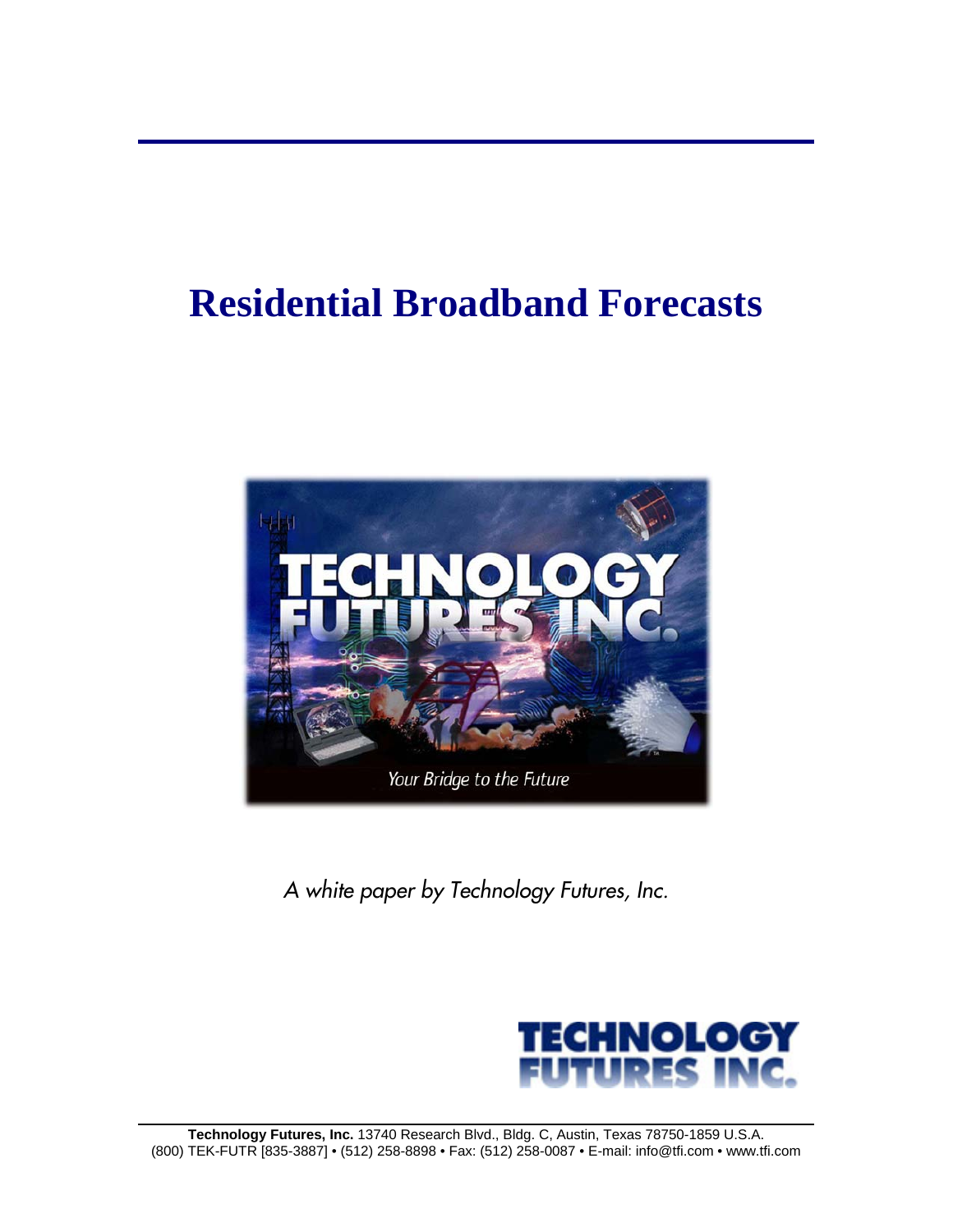# **Copyright © 2002, Technology Futures, Inc.**

All rights reserved. No part of this white paper may be reproduced in any form or by any means, other than short quotes to be used in reviews, without express permission from the publisher.

Printed in the United States of America.

# **Published by Technology Futures, Inc.**

13740 Research Boulevard, Building C Austin, Texas 78750-1859 (800) 835-3887 (512) 258-8898 Fax: (512) 258-0087 www.tfi.com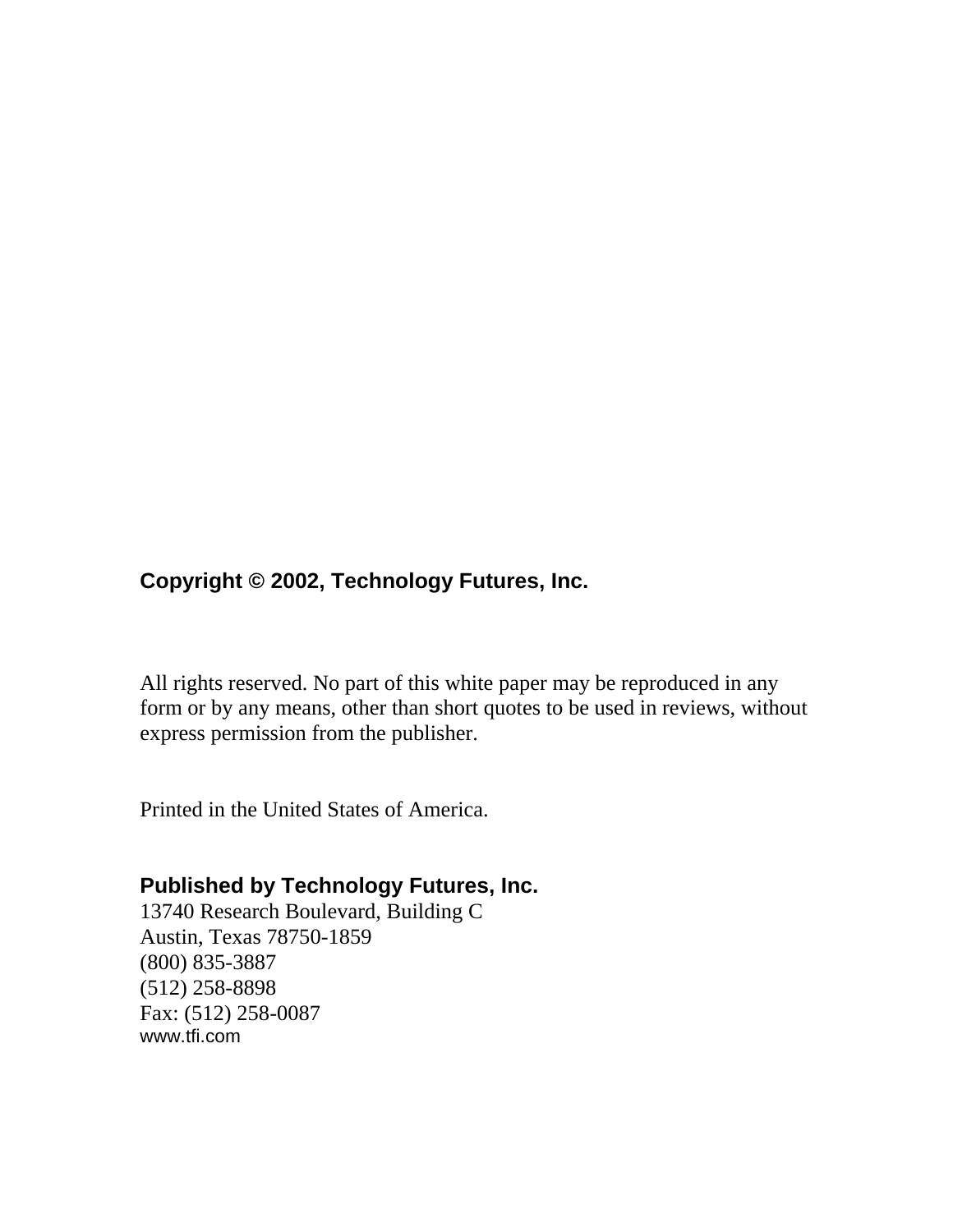# **Residential Broadband Forecasts**

# *Lawrence K. Vanston, Ph. D. Technology Futures, Inc.*

.S. residential broadband adoption has been remarkably rapid compared with U.S. residential broadband adoption has been remarkably rapid compared with other consumer technologies and services, although from current commentary, one might not know it. Despite the economy, the dot.com and telecom troubles, regulatory disputes, loss of competitors, and higher prices, over 10% of U.S. households subscribed to broadband at the end of 2001, up from about 5% in 2000. Although a few countries have higher penetration rates and many analysts had forecast higher penetration for the United States, actual 2001 results exceeded TFI's baseline forecast from 2000. This indicates that U.S. broadband adoption is on track with long-term forecasts and that, barring major business or regulatory mistakes, long-term optimism for broadband is justified.

In the United States, residential broadband access is offered by telephone companies via digital subscriber line (DSL) service, by cable television companies via cable modems, and by wireless carriers via terrestrial links or satellite. Currently, cable modems serve 63% of the U.S. broadband market, DSL, 36%, and wireless, about 1%. How the broadband pie will be divided is crucial to the future of these companies. However, that division will depend very much on unknowns and intangibles, so here we will stick to forecasting the size of the total pie and not who gets what. We also forecast how bandwidth requirements will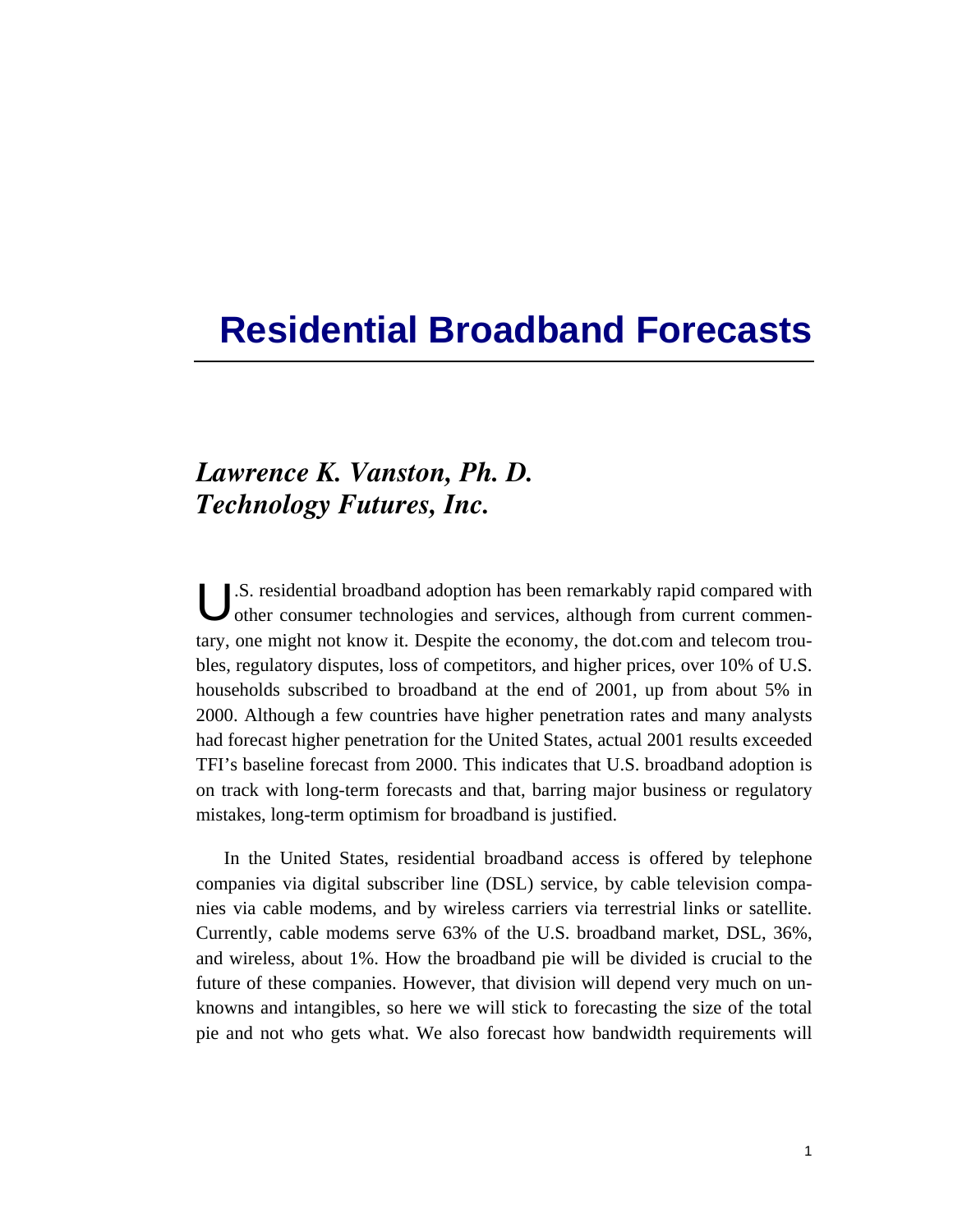increase over time. Upgrading facilities to serve evolving broadband requirements efficiently will be a key to competitiveness in the broadband age.

#### **Forecast of PC, Online, and Broadband Households**

Exhibit 1 shows TFI's current forecast for the percentage of U.S. PC and online households. The forecast for PCs include network PCs and Internet TVs capable of supporting multimedia. The online forecast governs the potential market for broadband services. Online households currently comprise over 50% of all households and are forecast to approach 75% by 2004.

Exhibit 2 shows TFI's current base forecast for the percentage of U.S. households on broadband. This forecast predicts that, by year-end 2002, about 15% of households will have adopted broadband services, up from about 10% at the end of 2001. By 2004, we expect that the percentage will exceed 30%.

#### Exhibit 1 **U.S. PC and Online Households TFI 2002 Forecast**



*Source*: Technology Futures, Inc.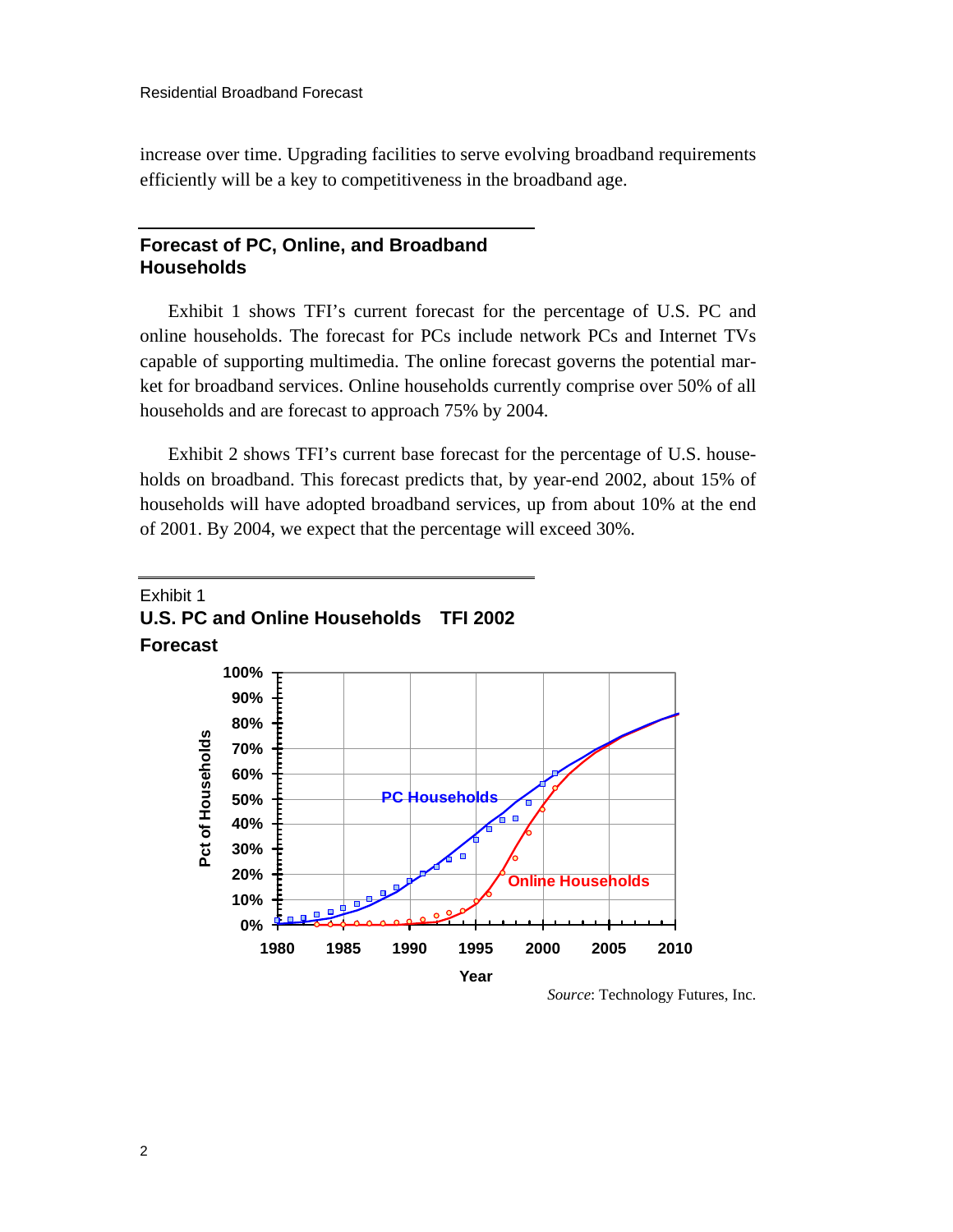

TFI also has produced a "high" forecast that anticipates a higher rate of adoption, as shown in Exhibit 3. Under the high forecast, over 20% penetration is reached by the end of 2002 and 50% penetration is reached by 2005 three years earlier than under the base case. Different assumptions underlie the base and high forecasts, as discussed below. Either is plausible, and perhaps the most likely scenario is somewhere between the two forecasts. The light-colored line shows the average of the base and high scenarios.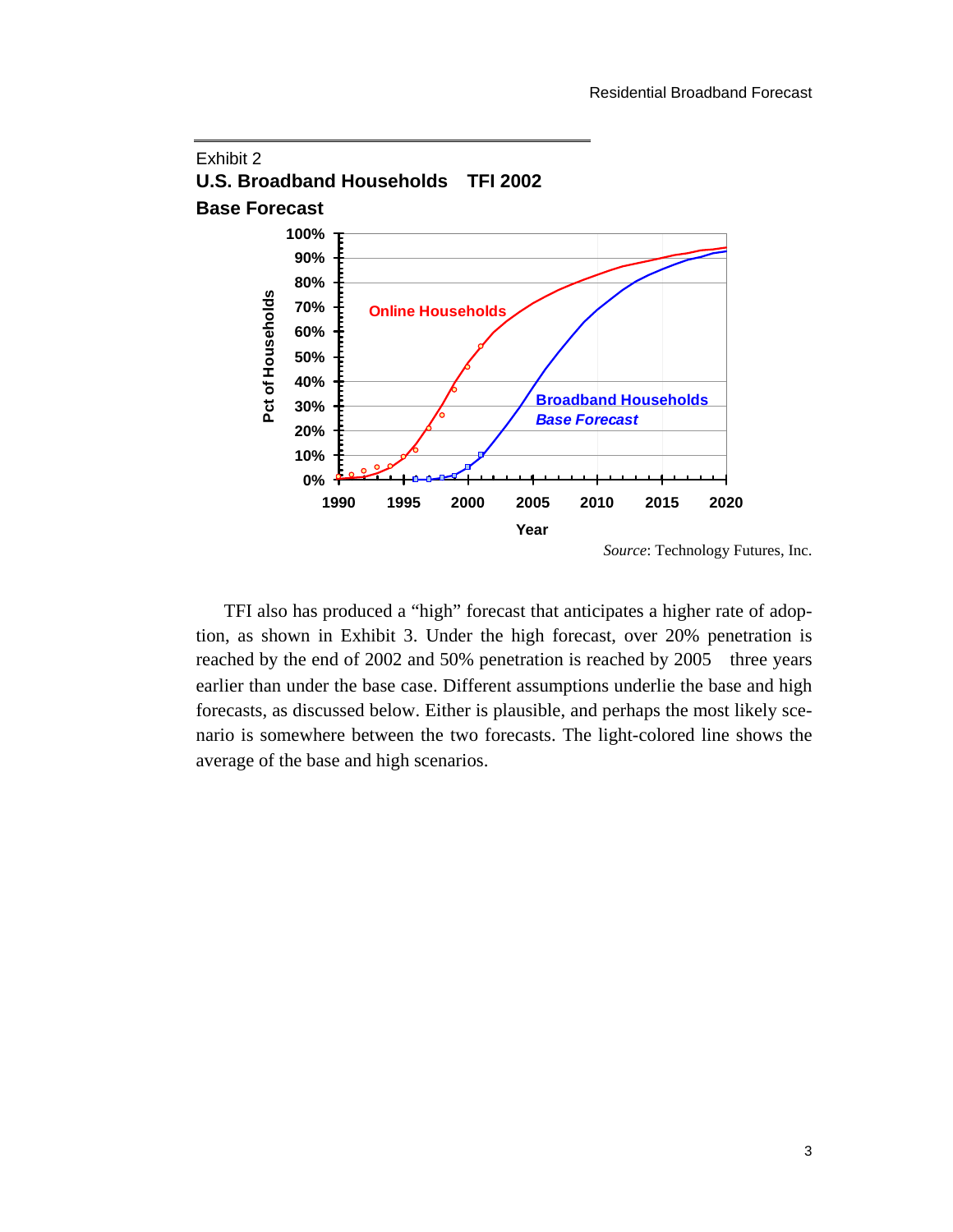

#### **Comparison to Previous Forecasts**

TFI's 2000 forecasts are shown in Exhibit 4. Note that the actual year-end 2001 penetration was about halfway between the base and high forecast. This indicates that broadband is tracking nicely with TFI's long-term forecasts. Also shown in the exhibit is the 1997 TFI forecast,<sup>1</sup> which was made before there was any significant adoption of broadband service[s.](#page-5-0) Although at the time this forecast was considered by many to be overly optimistic, in fact, broadband has been adopted at a much faster pace than TFI forecast five years ago.

<span id="page-5-0"></span><sup>&</sup>lt;sup>1</sup> The 1997 forecast was a single forecast rather than a range.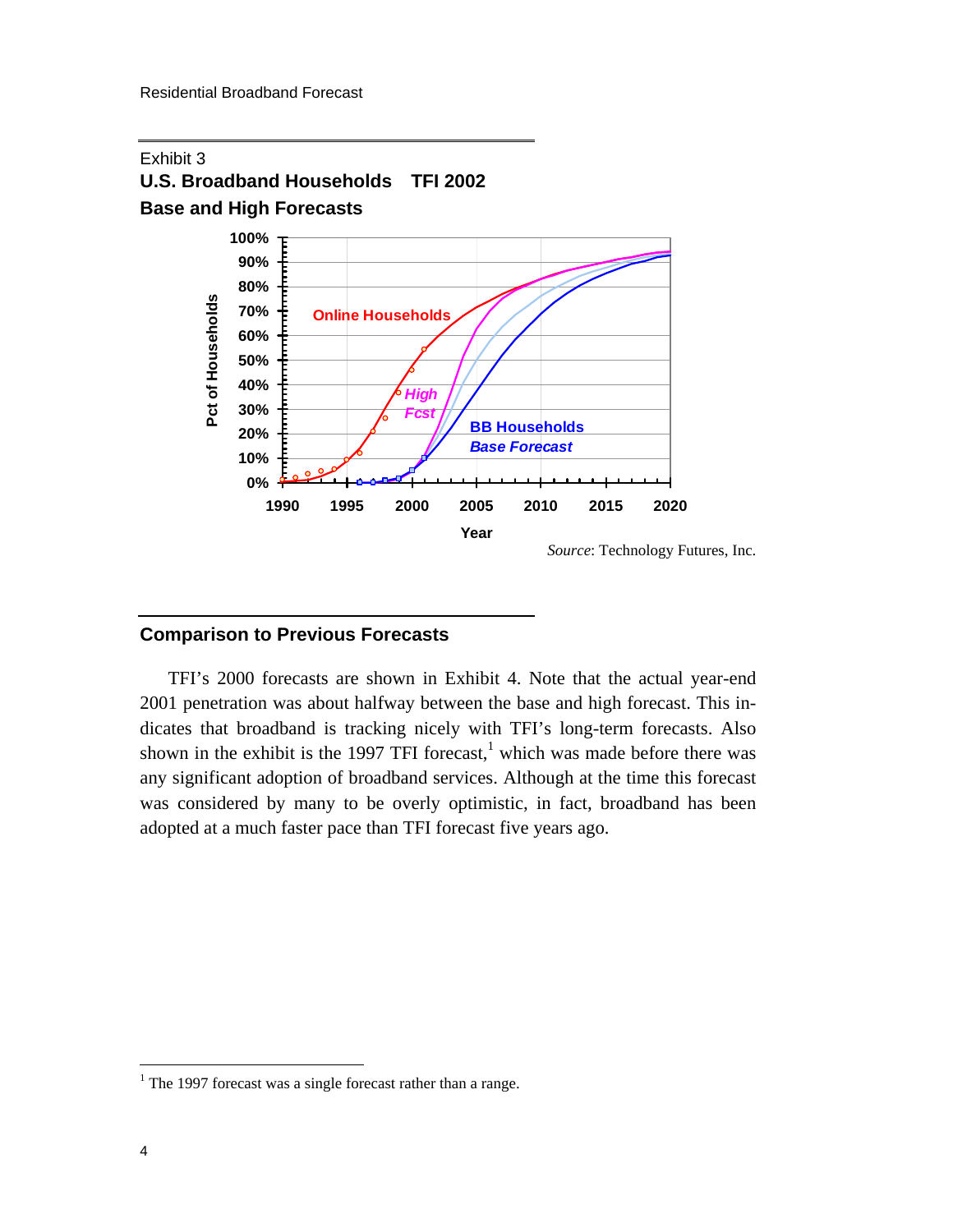

#### Exhibit 4 **U.S. Broadband Households Previous Forecasts**

*Source*: Technology Futures, Inc.

#### **Derivation of Base and High Forecasts**

-

Both the base and high forecasts assume the same forecast of online households, which was shown earlier. Both first forecast the percentage of *online* households adopting broadband services using a substitution model fitted to the historical data. Both then multiply the result by the percentage of all households that are online to get the percentage of *all* households with broadband service (see Exhibit 5). They differ in that the high forecast uses the Fisher-Pry model, $2$  while the base forecast use[s t](#page-6-0)he Gompertz.<sup>3</sup> The Gompertz model usually applies to important consumer adoptions or subst[itu](#page-6-1)tions that require a major change in behavior or expense, for example, the adoption of PCs or online services. The Fisher-Pry model usually applies to business substitutions and adoptions, or to consumer substitutions that do not require major behavior changes or expense such as online

<span id="page-6-0"></span><sup>&</sup>lt;sup>2</sup> The Fisher-Pry model is defined by the following equation:  $y(t) = 1/(1 + b-b(t-a))$ , where  $y(t)$  is the fraction of the potential market served by the new technology at time **t**. See J. C. Fisher and R. H. Pry, "A Simple Substitution Model of Technological Change," *Technology Forecasting and Social Change*, Vol. 3 (1971):75-88.

<span id="page-6-1"></span><sup>&</sup>lt;sup>3</sup> The Gompertz formula can be written:  $y(t) = e-e^{-b(t-a)}$ , where **a** is the year the substitution reaches 37% and **b** measures how fast the adoption progresses.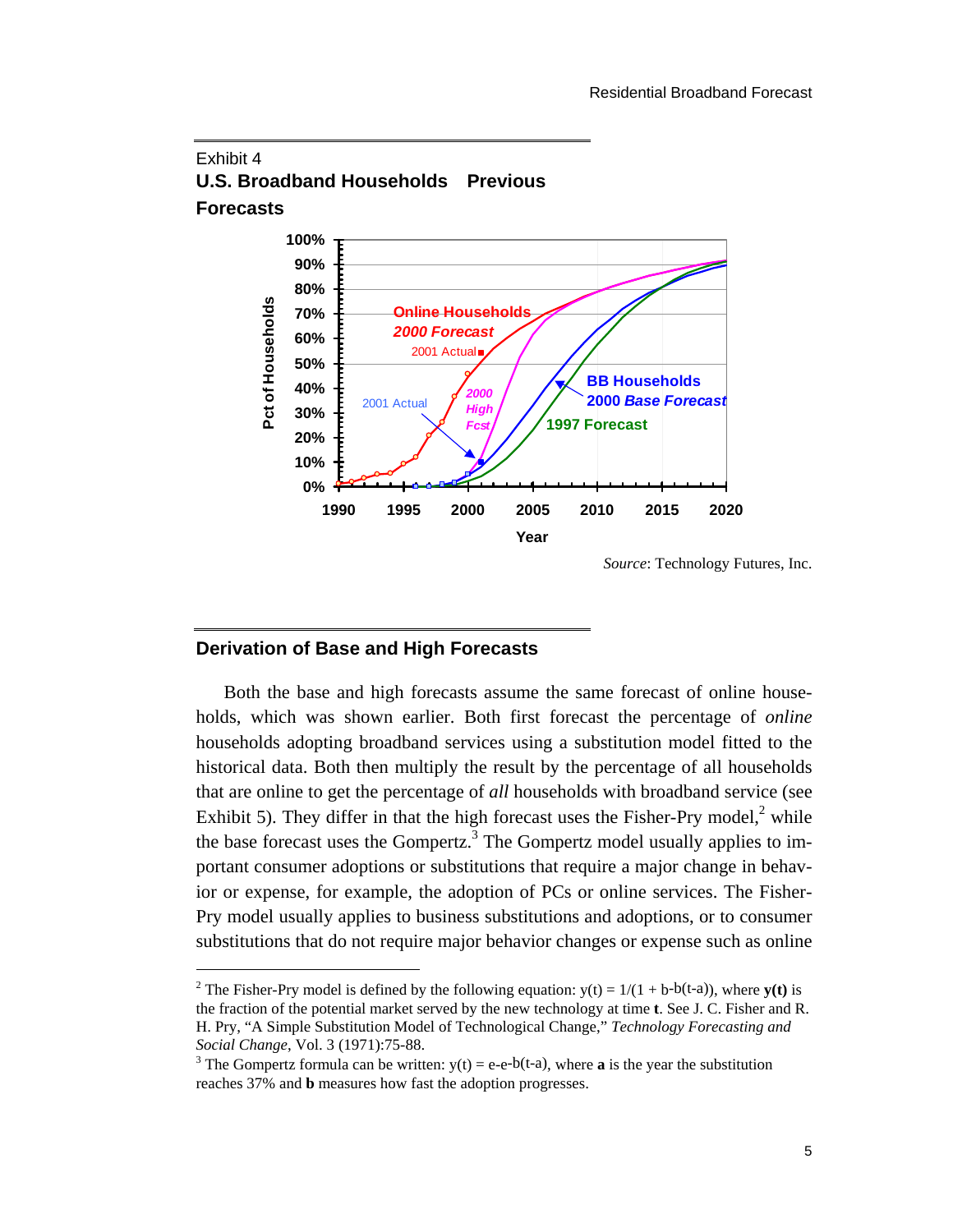users upgrading their modems. The rapid growth seen to date in broadband services is consistent with either model. The question is which will apply in the future, since there are aspects of both models in the current situation.



Exhibit 6 shows selected consumer adoptions fitted to the Gompertz model. Note that the shapes are similar, but the rates of adoption vary considerably.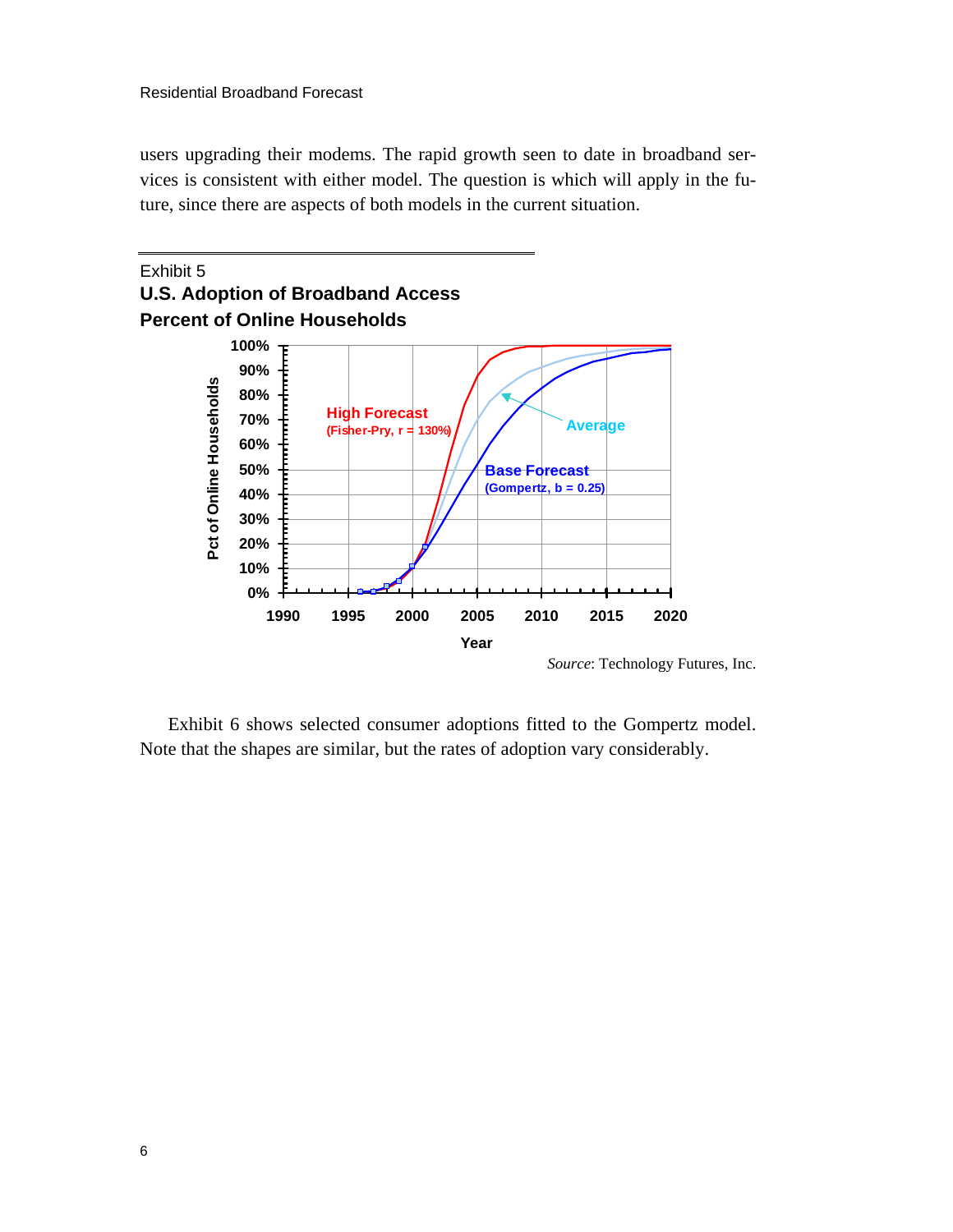### Exhibit 6 **Examples of Consumer Adoptions (Gompertz Model)**



*Source*: Technology Futures, Inc.

As noted, major consumer adoptions usually follow the Gompertz model, although the speed of adoption varies, reflected by the "b" value in the Gompertz. Exhibit 7 shows the "b" value for 10 well-known adoptions. It ranges from 0.10 for PCs to 0.32 for television, with an average of 0.20.

Both the high and base broadband forecasts approximate the Gompertz model when measured as a percentage of all households, i.e., after the forecast of broadband households is multiplied by the forecast for online households. From the forecast, we can "fit" the Gompertz model to calculate a "b" value for comparison purposes. The high forecast results in a "b" value of 0.32, the same as television. The base forecast results in a "b" value of 0.22, about the same as the average of 0.20. Thus, the high forecast assumes that broadband access is among the fastest adoptions, while the base forecast assumes it is typical. (Fitting the Gompertz model as a percentage of all households directly to the historical data yields a "b" value of 0.25.)

Incidentally, we used the 0.20 value in TFI's 1997 forecast (there was only a single forecast) based on analogies, since at that time there was no historical data to which to fit the models. In the 2000 forecast, we used the same method as de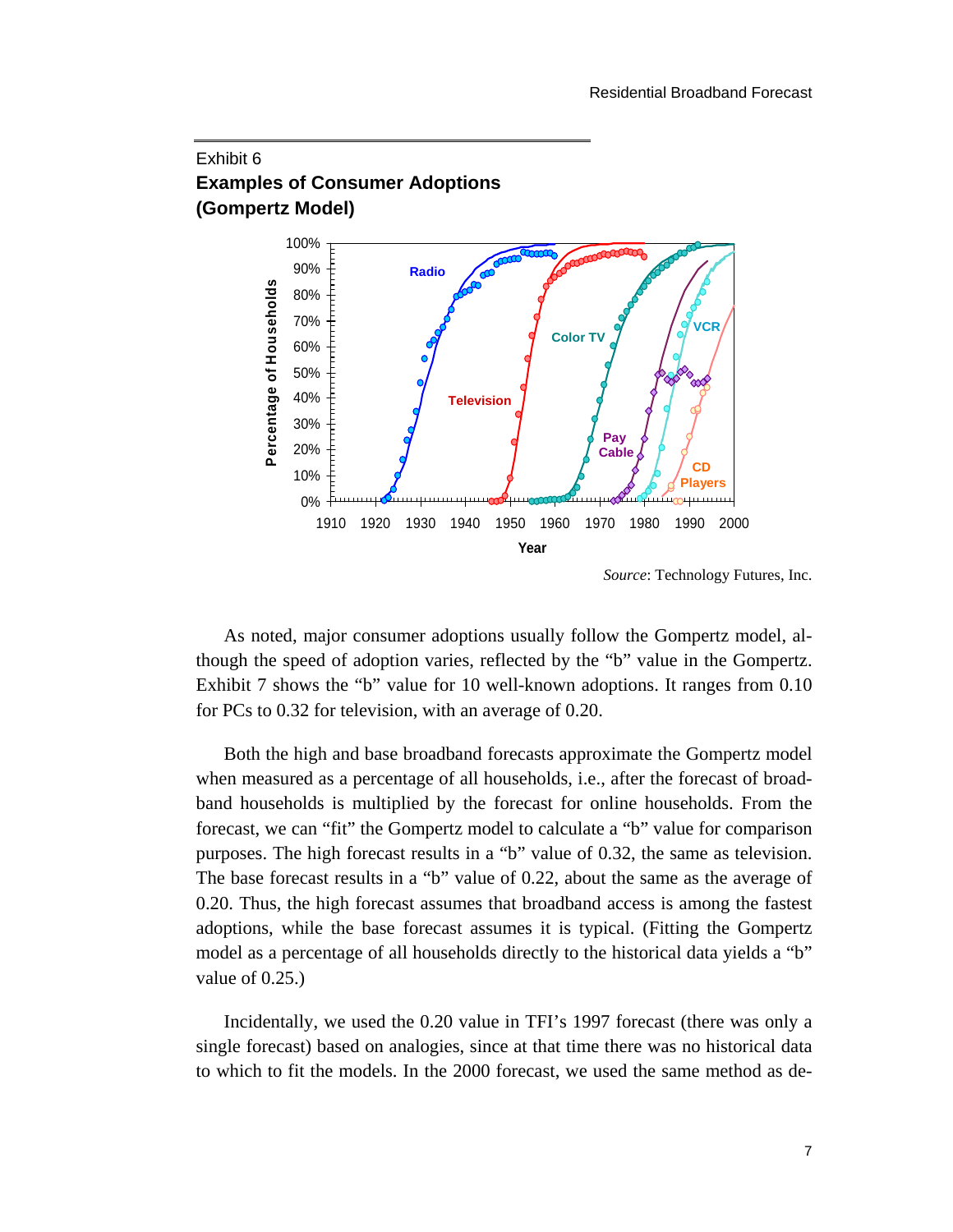scribed here: the **b** values for the 2000 forecasts were 0.21 and 0.32 for the base and high forecasts, respectively.

### Exhibit 7 **Historical Comparisons for Residential Broadband Adoption**

| Analogy                   | Range                  | b   |  |
|---------------------------|------------------------|-----|--|
|                           |                        | .18 |  |
| Radio<br>Color TV         | 1922-1940<br>1955-1992 | .18 |  |
| Television                | 1946-1960              | .32 |  |
| <b>CD Player</b>          | 1986-1994              | .17 |  |
| VCR.                      | 1979-1994              | .23 |  |
| Pay Cable                 | 1973-1981*             | .21 |  |
| <b>Personal Computers</b> | 1980-1998              | .10 |  |
| Cellular                  | 1984-1999              | .17 |  |
| Online/Internet           | 1992-1998              | .20 |  |
| Average                   |                        | .20 |  |
| <b>Broadband Access</b>   |                        |     |  |
| <b>Historical Data</b>    | 1996-2001              | .25 |  |
| 1997 TFI Forecast         |                        | .20 |  |
| 2002 TFI Base Forecast    | 1996-2008              | .21 |  |
| 2002 TFI High Forecast    | 1996-2008              | .32 |  |

\* Truncated by VCR adoption.

*Source*: Technology Futures, Inc.

#### **Availability of Service**

Potential subscribers depend on telephone, cable, wireless, or other companies to install the required infrastructure and make broadband available. This means that the forecast of broadband adoption must be consistent with the likely availability of such services. Based on typical relationships between availability and adoption,<sup>4</sup>we can compute the minimum availability pattern that would be con-

<span id="page-9-0"></span> 4 These relationships were established by examining historical data for the availability and adoption of cable television (both in the United States and Germany), pay cable (U.S.), and pay-perview (U.S.). Availability followed the Fisher-Pry model (see below), while adoption followed the Gompertz model. The relationship is characterized by the ratio of respective **b** parameters of the Gompertz adoption model and the Fisher-Pry availability model. See L. K. Vanston, J. A. Marsh,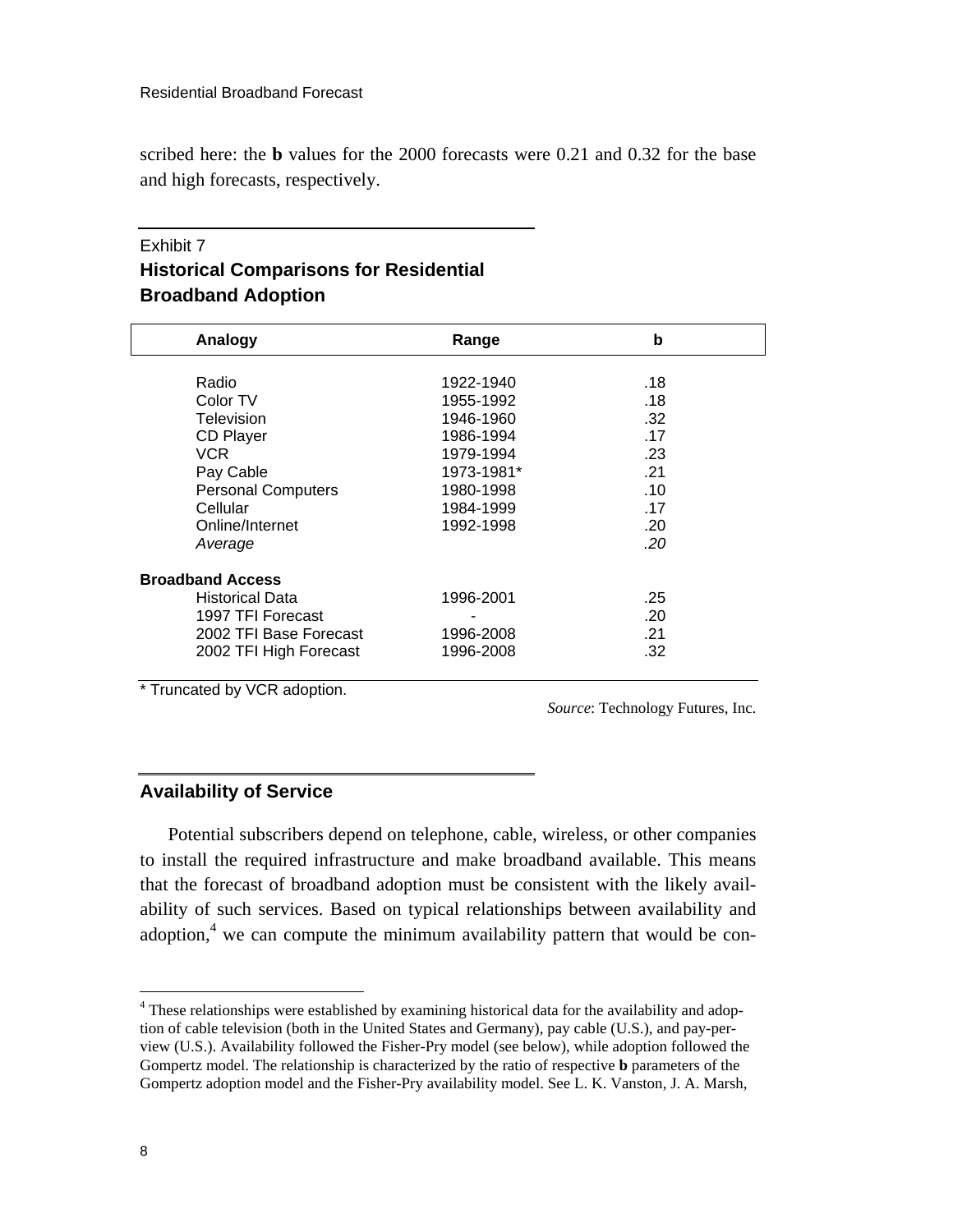sistent with our forecasts for adoption. This is shown for the base forecast by the left line in Exhibit 8, indicating that 80% of households need to have broadband service available by year-end 2005. Since this level of availability is already being approached in the United States, lack of availability is not likely to impact the base forecast, as irritating as it may be for the 20% who cannot obtain broadband.



#### *Source*: Technology Futures, Inc.

#### **Forecasts of Broadband Data Rates**

 $\overline{a}$ 

So far, we have referred generically to broadband without differentiating among data rates. We expect that the minimum competitive rate will increase over time from today's Mb/s or so.<sup>5</sup> As with computer memory and processing speeds, the appetite of computer appli[ca](#page-10-0)tions for bandwidth tends to push the limits of the available bandwidth. For example, commercial websites incorporate more com-

and S. M. Hinton, *Telecommunications for Television/Advanced Television* (Austin, TX: Technology Futures, Inc., 1992), pp 123-144.

<span id="page-10-0"></span> $5$  The 1.5 Mb/s offered by the basic version of DSL is representative of today's technology and represents a technological threshold from the perspective of infrastructure technology. Cable modems offer higher peak data rates. However, 1.5 Mb/s is also representative of the average data rate users experience during the busy hour, because many users share the same bandwidth.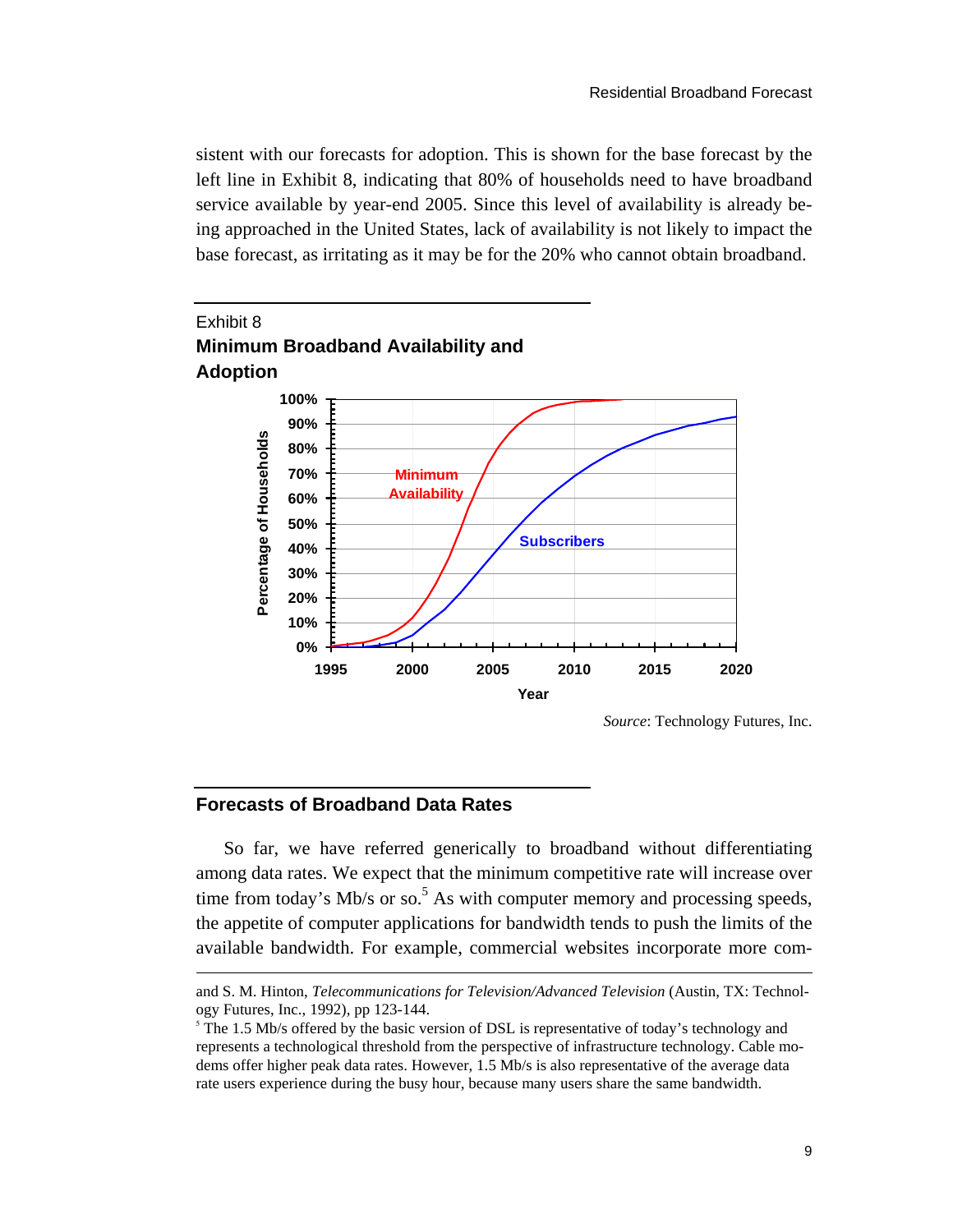plex images and audio and video clips, including, in some instances, real-time interactivity with humans. Downloads of software upgrades, virus updates, and other files will require more bandwidth than ever. Streaming video and audio applications, including interactive distance learning and interactive games, will challenge current speed limits.<sup>6</sup>

The Computer Systems Policy Project (CSPP), whose members include the top leadership of Dell, Compaq, Hewlett-Packard, Motorola, IBM, Intel, NCR, EMC, and Unisys, recently addressed the issue of higher data broadband data rates:

Regardless of the current definitions of broadband, the data transmission methods currently considered broadband will be inadequate to satisfy consumer and business demand for nextgeneration, valued applications. Speed is critical. Video on demand provides a useful example.... To provide streaming video using DVD-quality video, a provider would need to achieve transmission rates of almost 4 Mb/s, and high-definition video requires 19.8 Mb/s. Some experts set the frontier for high-speed access to high-quality, digital, skip-free audio and video as high as 100  $Mb/s.<sup>7</sup>$ 

Another high-tech policy group, TechNet, whose members include top executives from Cisco, 3Com and Palm, Genuity, Intel, and Microsoft, has made similar comments:

Applications that will likely revolutionize how consumers use the Internet and spur consumer demand will require speeds of at least 6 Mb/s. For example, high-definition video requires 19.8 Mb/s; DVD-quality video requires 4 Mb/s to 6 Mb/s.... Providing homes with data speeds comparable to those available in offices in order to facilitate telecommuting will require speeds of 10 Mb/s…. Many experts have defined 100 Mb/s as the speed at which the web's true potential can be achieved, by enabling faster surfing to

 $\overline{a}$ 

<span id="page-11-0"></span> $6$  Today's basic DSL data rate of 1.5 Mb/s is roughly the same as the original 1x CD-ROMs. The typical home personal computer today has a 24x CD-ROM, and 8x is the minimum to qualify as a multimedia computer. Thus, current speeds are far too slow to meet *today's* minimum standards for interactive games and multimedia (10 Mb/s to 30 Mb/s would be required), let alone *tomorrow's* standards, which will require 100 Mb/s or more.

<span id="page-11-1"></span>CSPP, *Building the Foundation of the Networked World, A Vision for 21st Century Wired and Wireless Broadband* (Washington: CSPP, January 2002), p. 13. See http://www.cspp.orgreports/ networkedworld.pdf.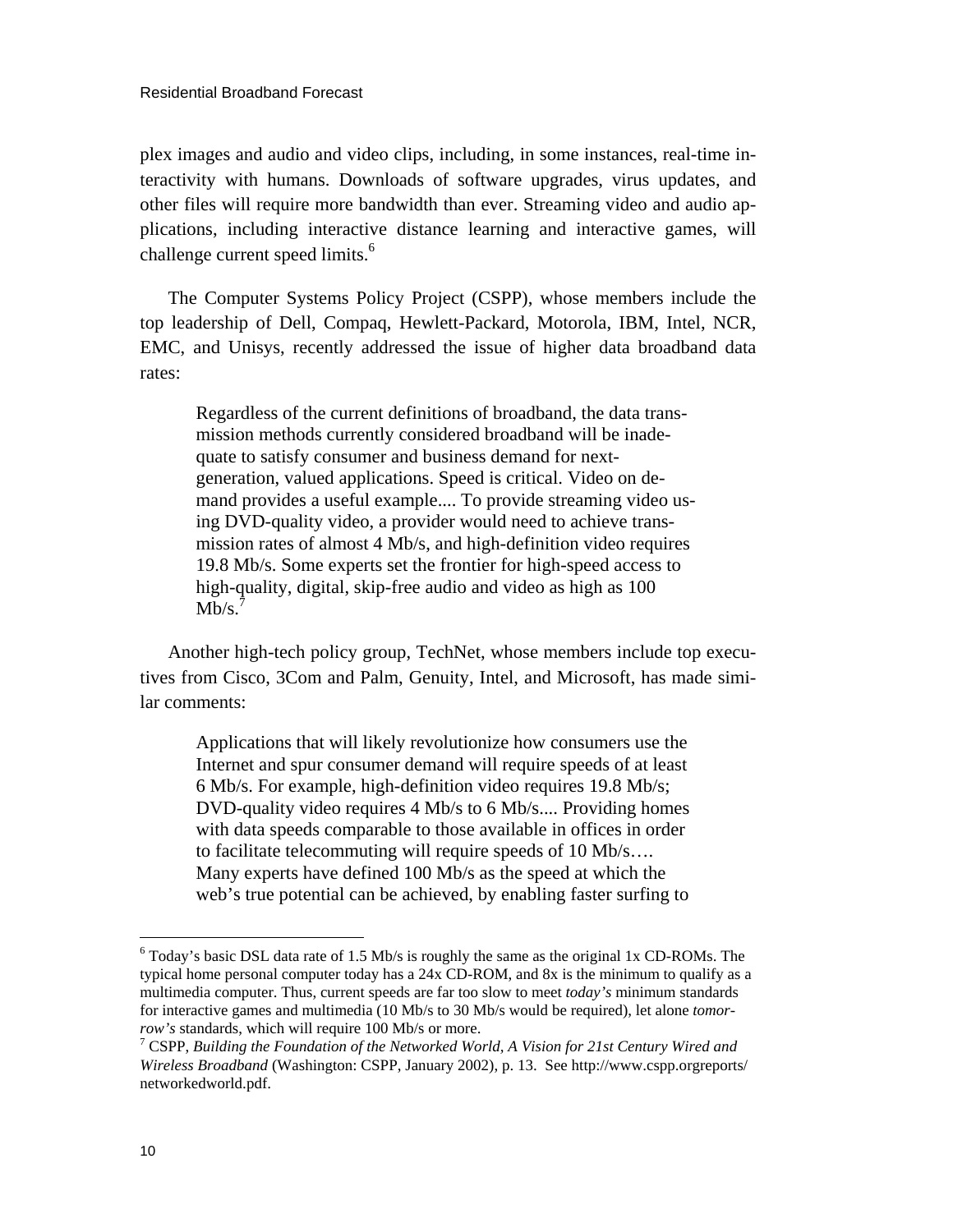streaming of high-quality digital audio and video, as well as faster upload of graphic images and large files.<sup>8</sup>

For the TFI forecasts, we assume that the available data rate (and the average peak hour traffic) doubles every two years, or quadruples every four years. This, not incidentally, was the average rate of improvement in PC modem speeds from 1980 through the mid-1990s (see Exhibit 9). This 41% annual improvement rate requires that PCs, servers, and the Internet backbone continue to be improved at equal or better rates as illustrated in Exhibit 10.

We implement the projected data rate improvement in the TFI forecasts by assuming that the industry progresses through several generations of data rates similar to what we have seen for modems, with a new generation introduced every four years. We have used the nominal rates of 1.5 Mb/s, 6 Mb/s, 24 Mb/s, and 100 Mb/s in our forecasts. The 100 Mb/s category is representative of a group of rates, including the top planned VDSL rate of 52 Mb/s, 100 Mb/s Ethernet, 50 Mb/s SONET OC-1, and 150 Mb/s SONET OC-3.



#### Exhibit 9 **Analog Modem and Broadband Data Rates**

l

*Source*: Technology Futures, Inc.

<span id="page-12-0"></span><sup>8</sup> TechNet, *A National Imperative: Universal Availability of Broadband by 2010* (January 2002), pp. 6-7. See http://www.technet.org/new/newsreleases/2002-01-15.64.pdf.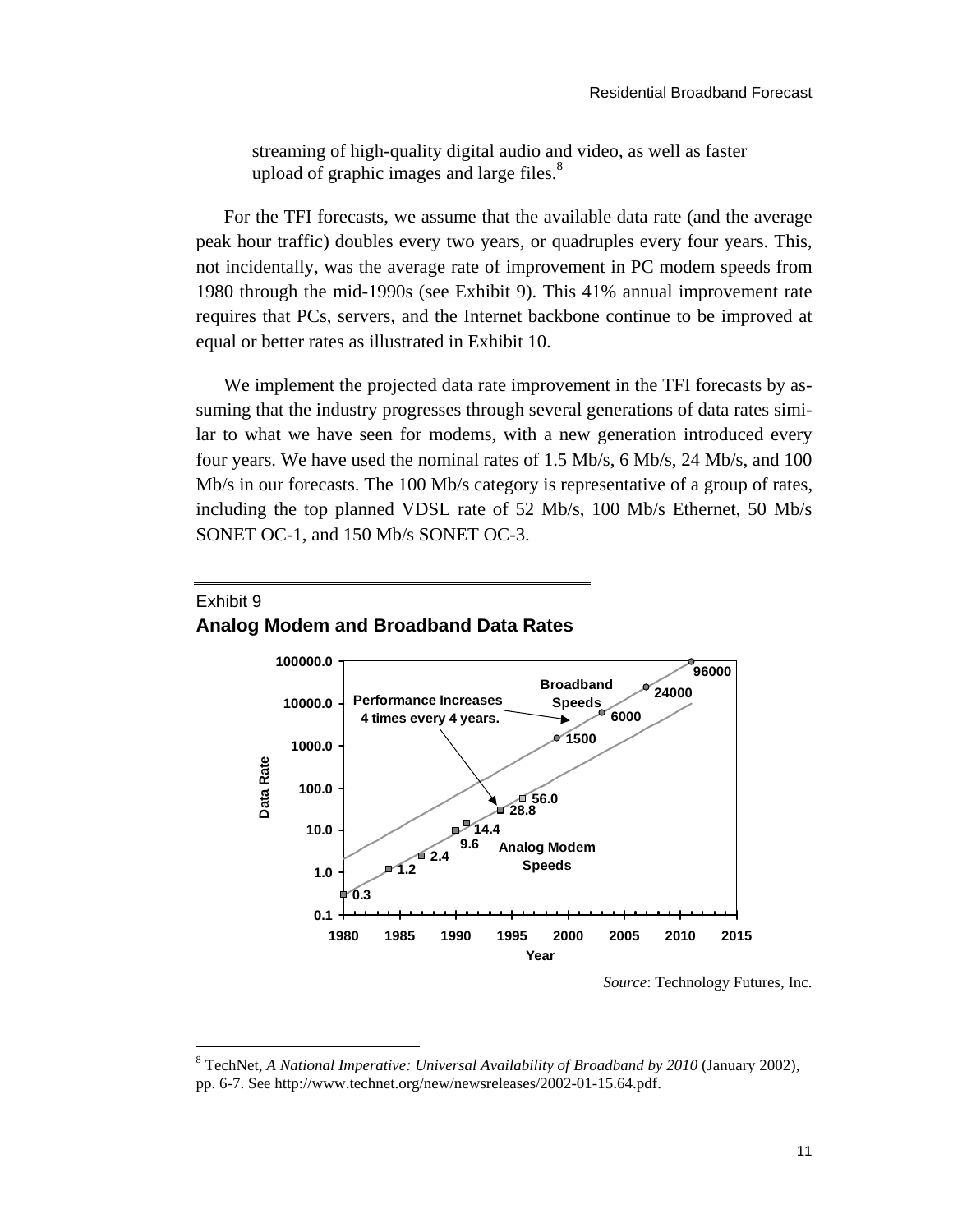| <b>Technology</b>   | <b>Annual Rate</b> | <b>Doubling Time</b> |
|---------------------|--------------------|----------------------|
| Fiber Optics (Past) | 28%                | 3 years              |
| Analog Modems       | 41%                | 2 years              |
| Computers           | 59%                | 1.5 years            |
| Internet Backbone   | $100% +$           | <1 year              |
| Fiber Optics (DWDM) | $59%+$             | $<$ 1.5 years        |

#### Exhibit 10 **Performance Improvement Rates**

*Source*: Technology Futures, Inc.

Exhibit 11 shows our forecast of the percentage of households requiring each of these rates, assuming our base forecast of broadband households. The forecasts assume that, in any given year, different customers demand different minimum rates, because they are different in their applications, perceptions, and willingness to pay. However, as with computers, the expectations of all users increase as the technology improves. The forecasts indicate that 1.5 Mb/s will meet the typical user's expectations until about 2005, that 6 Mb/s will do so until about 2010, then 24 Mb/s until 2015, and finally 100 Mb/s thereafter. The forecasts measure the bandwidth needs of subscribers and serve as targets for service providers in terms of the number of customers served at each rate. As noted above, availability must precede and exceed demand for these forecasts to come true.

Forecasting identifiable generations of data rates in what is essentially a continuous process may seem strange. The reason we do this is to tie the demands of consumers to specific infrastructure requirements, especially as they relate to local exchange carriers (LECs) deploying DSL technology. DSL technology is available at specific data rates with specific network requirements at each rate. The most important of these is the maximum length of the segment of copper cable to the user's home, which is shown in the exhibit for each rate.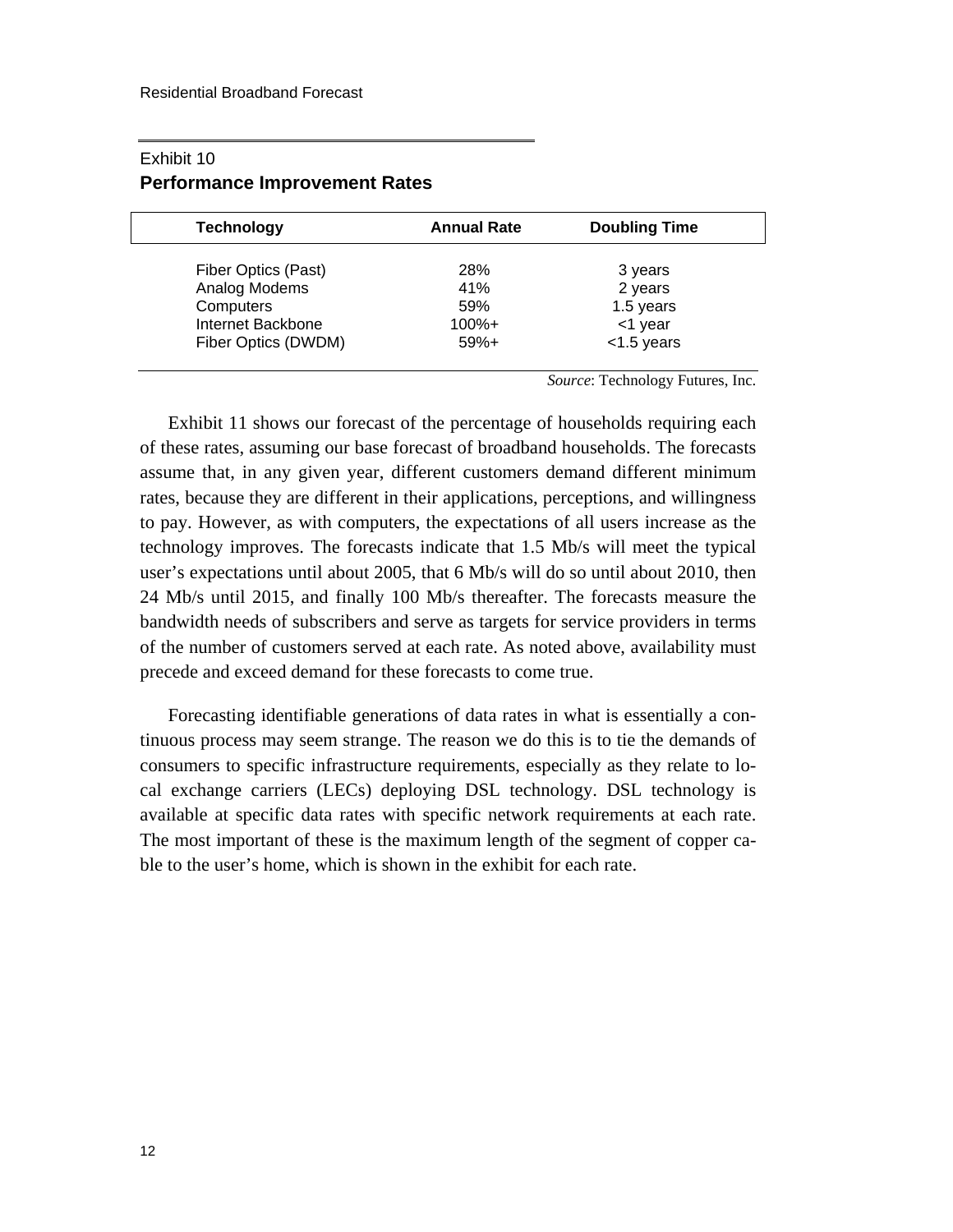

#### Exhibit 11 **U.S. Broadband Households by Data Rate**

#### **Derivation of Data Rate Forecasts**

-

Exhibit 12 shows how the bell-shaped curves in the previous exhibit were derived. The forecasts assume that 1% of households are served at 6 Mb/s by 2003, four years after the same milestone for 1.5 Mb/s. The same milestone is assumed to be achieved for 24 Mb/s and 45 Mb/s and above in 2007 and 2011, respectively. Three Fisher-Pry substitutions are applied to the population of broadband users each with an **r** value of 130% (or  $b = 0.833$ ).<sup>9</sup> The three substitutions are 6 Mb/s and above versus below 6 Mb/s, 24 Mb/s an[d a](#page-14-0)bove versus below 24 Mb/s, and 100 Mb/s and above versus below 100 Mb/s. The bell-shaped curves are calculated by subtracting successive generations, specifically:

- $\approx 1.5$  Mb/s = 1.5 Mb/s & Above 6 Mb/s & above.
- $\bullet$  6 Mb/s = 6 Mb/s & Above 24 Mb/s & above.
- $\approx$  24 Mb/s = 24 Mb/s & Above 100 Mb/s & above.

<span id="page-14-0"></span><sup>&</sup>lt;sup>9</sup> The **r** value is the same as was used for the "high" forecast for all broadband services, which was derived from early data.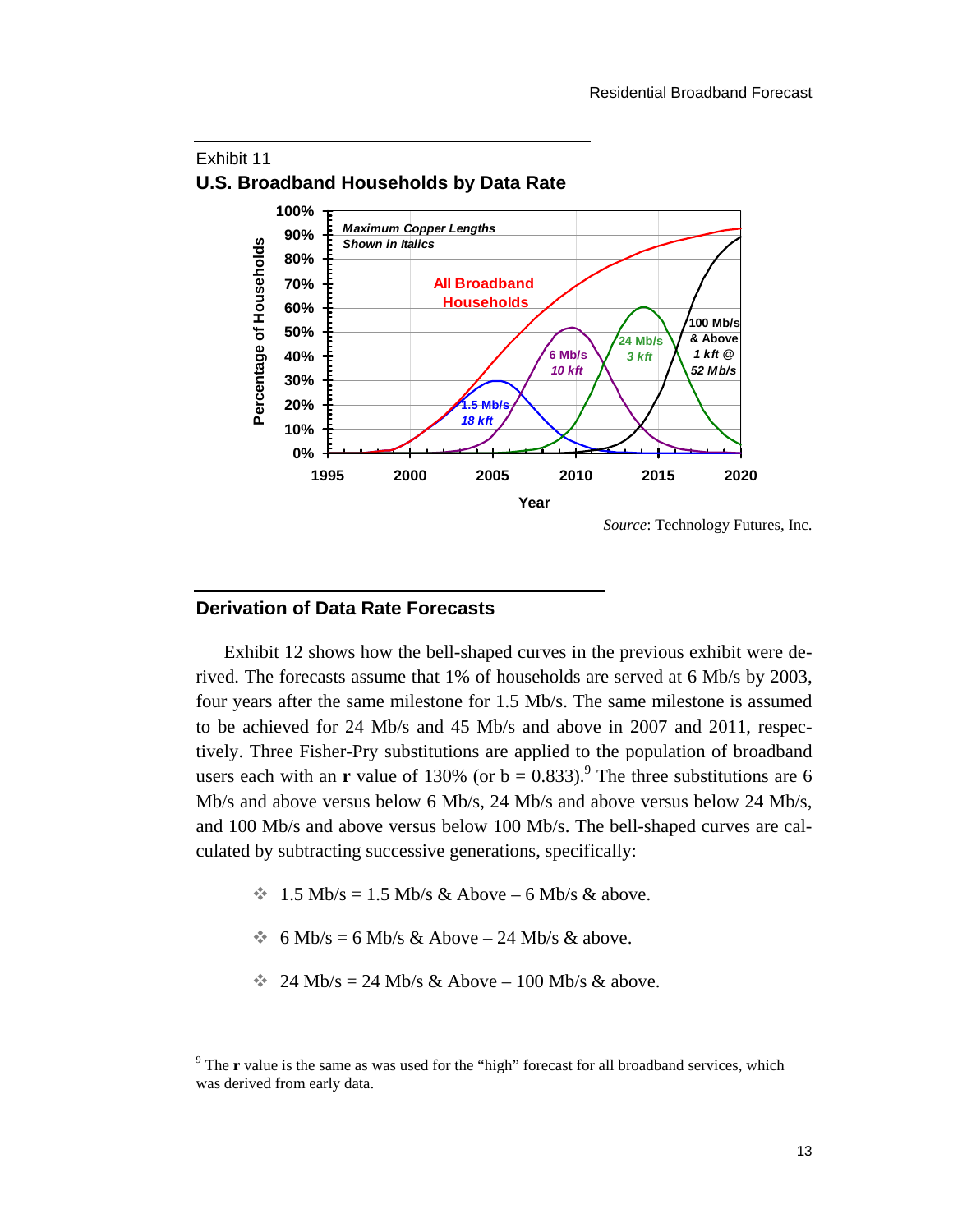$\text{*}$  100 Mb/s = 100 Mb/s & Above.

#### Exhibit 12 **Nominal Data Rates as a Percentage of Broadband Households**



#### **Final Remarks**

Telephone and cable companies are still making large investments to make basic DSL and cable service available. Thus, readers from these industries may find these forecasts for even higher speeds in the future daunting, and wonder where the money will come from for such an aggressive schedule. Readers from other industries may wonder the opposite: Why should it take so long? For example, the above-mentioned CSPP group declares that 50% of U.S. homes should be able to get up to 100 Mb/s affordable broadband capacity by year-end 2003[.](#page-15-0)<sup>10</sup>The TechNet group calls for (1) the availability of speeds of at least 6 Mb/s from two or more providers to at least 50% of U.S. households and small businesses by 2004 and (2) affordable 100 Mb/s broadband connection available to 100 million Americanhomes and small businesses by  $2010<sup>11</sup>$  Although it is highly unlikely

l

<span id="page-15-0"></span> $10$  CSPP, p. 21.

<span id="page-15-1"></span> $11$  TechNet, pp. 6-7.